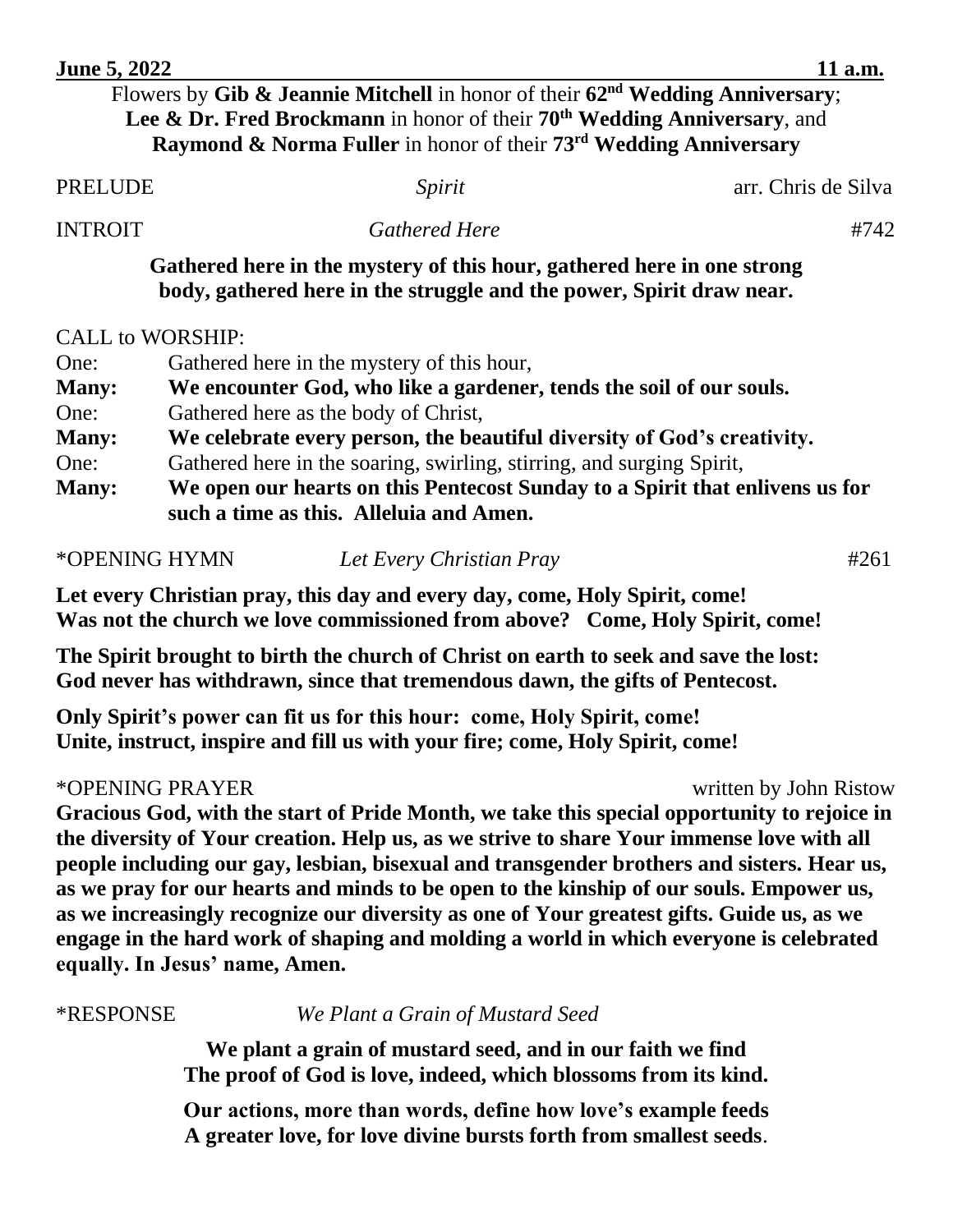## ENGAGING SCRIPTURE Matthew 13:31-35

**<sup>31</sup>** He put before them another parable: "The kingdom of heaven is like a mustard seed that someone took and sowed in his field; **<sup>32</sup>** it is the smallest of all the seeds, but when it has grown it is the greatest of shrubs and becomes a tree, so that the birds of the air come and make nests in its branches." **<sup>33</sup>** He told them another parable: "The kingdom of heaven is like yeast that a woman took and mixed in with three measures of flour until all of it was leavened." **<sup>34</sup>** Jesus told the crowds all these things in parables; without a parable he told them nothing. **<sup>35</sup>** This was to fulfill what had been spoken through the prophet: "I will open my mouth to speak in parables; I will proclaim what has been hidden since the foundation."

| <b>SERMON</b> | <b>Unusual Growth</b>                                                           |  |
|---------------|---------------------------------------------------------------------------------|--|
| <b>ANTHEM</b> | Invocation<br><b>Craig Courtney</b>                                             |  |
|               | CELEBRATION of HOLY COMMUNION (adapted from the website, <i>Enfleshed</i> )     |  |
| One:          | The Holy, Hovering, Holding, and Enfolding One be with you.                     |  |
| <b>Many:</b>  | And also with you!                                                              |  |
| One:          | Open your hearts earnestly and fully to the One who is Love.                    |  |
| <b>Many:</b>  | We open our hearts to You, Creator of each beautifully unique person.           |  |
| One:          | Let us gather at the table that welcomes all equally created in God's likeness. |  |
| <b>Many:</b>  | We come as God's people ready to remember who and Whose we are.                 |  |
| One:          | We gather here, at a table designed by the Divine, where everyone has a place   |  |
|               |                                                                                 |  |

We recognize that the good news can rearrange and reorient our entire lives.

RESPONSE: *We Plant a Grain of Mustard Seed*

**So may our new beginnings prove, like living bread and wine, That through our common human love we taste what is divine.**

**Our lives will be fulfilled and blessed if through the seeds we've sown And by the love that we profess. The love of Christ is known**

# LORD'S PRAYER

**Our Father, who art in heaven, hallowed be Thy name. Thy kingdom come. Thy will be done on earth as it is in heaven. Give us this day our daily bread. And forgive us our debts, as we forgive our debtors. And lead us not into temptation, but deliver us from evil. For Thine is the kingdom, and the power, and the glory, forever. Amen.**

## \*CLOSING HYMN *Sweet, Sweet Spirit* #293

**There's a sweet, sweet Spirit in this place, and I know that it's the Spirit of the Lord; There are sweet expressions on each face, and I know they feel the presence of the Lord.**

## *Refrain:*

**Sweet Holy Spirit, sweet heavenly Dove, stay right here with us, filling us with your love; And for these blessings we lift our hearts in praise. Without a doubt we'll know that we have been revived when we shall leave this place.**